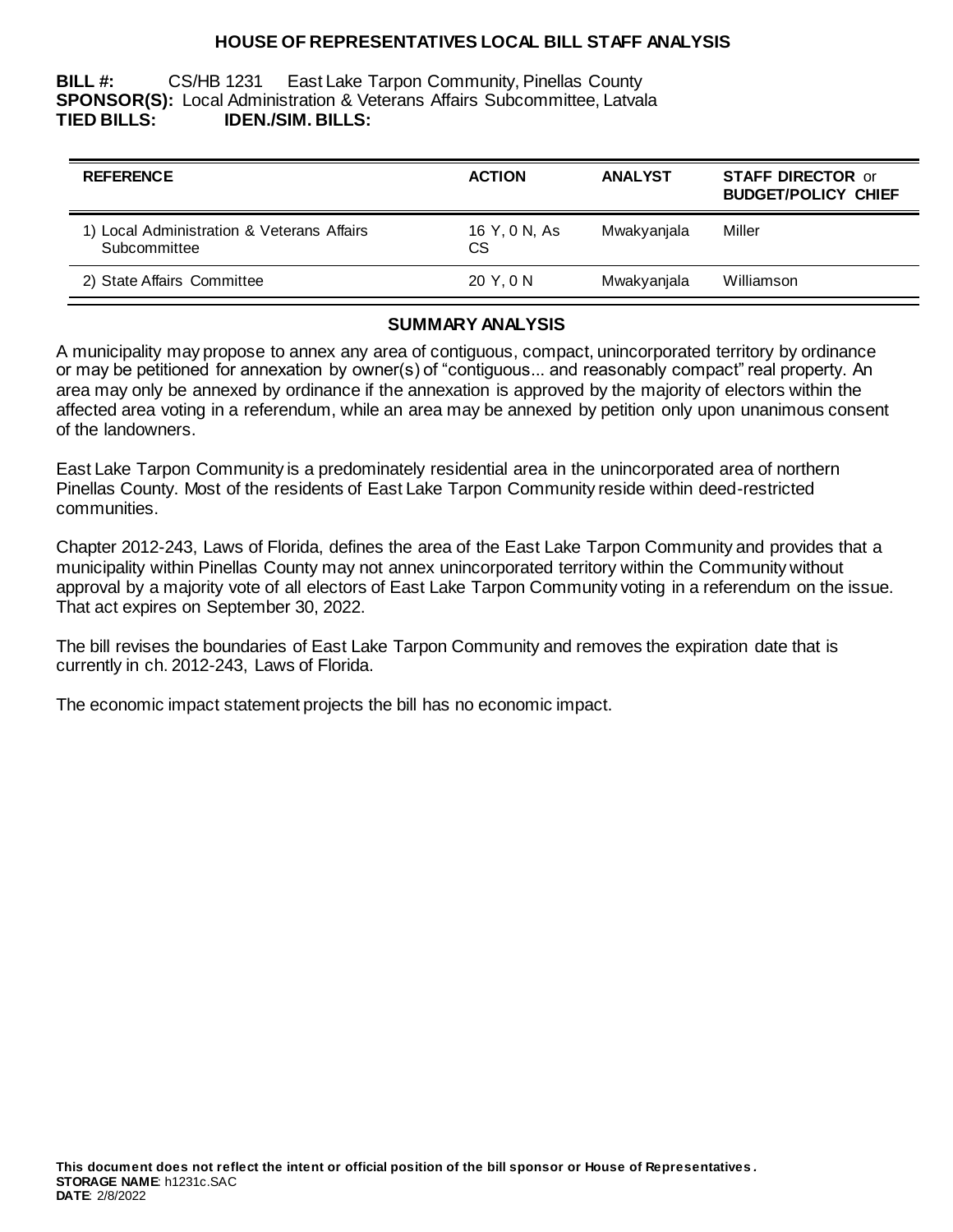### **FULL ANALYSIS**

# **I. SUBSTANTIVE ANALYSIS**

# A. EFFECT OF PROPOSED CHANGES:

# **Present Situation**

### Municipal Annexation

A municipality may propose to annex any area of contiguous, compact, unincorporated territory by ordinance or may be petitioned for annexation by owner(s) of "contiguous... and reasonably compact" real property.<sup>1</sup> An area is considered "contiguous" if a substantial part of its boundary is coterminous with a part of the boundary of the municipality.<sup>2</sup> An area is compact if it is concentrated in a single area and does not create enclaves, pockets, or finger areas.<sup>3</sup> All lands to be annexed must be in the same county as the annexing municipality.<sup>4</sup>

The governing body of a municipality may only propose annexation of an area that is contiguous, reasonably compact, and is either:<sup>5</sup>

- Developed for "urban purposes;"<sup>6</sup>
- Lies between the municipal boundary and an area developed for "urban purposes"; or
- Is adjacent, on at least 60 percent of its external boundary, to any combination of the municipal boundary and areas developed for "urban purposes."

A municipality may begin the annexation process by adopting a non-emergency ordinance.<sup>7</sup> The municipality is required to hold two advertised public meetings before the adoption of the ordinance, one held on a weekday at least seven days after the publication of the first advertisement and one held on a weekday at least five days after the publication of the second advertisement. At least 10 days prior to the first public meeting, the governing body of the municipality must provide written notice to all residents and property owners in the area proposed for annexation.<sup>8</sup> The notice must contain the annexation proposal, the time and location of the public meeting, and locations where the proposed ordinance may be inspected by the public.

Before adopting an annexation ordinance, a municipality must prepare a report that contains: $9$ 

- Plans to provide urban services to the area to be annexed;
- A map or maps of the municipality and adjacent territory showing the present and proposed municipal boundaries, the present major trunk water mains and sewer interceptors and outfalls, the proposed extensions of such mains and outfalls, and the general land use pattern in the area to be annexed;
- A statement certifying the area meets the annexation criteria specified in s. 171.043, F.S.; and
- A statement setting forth the plans of the municipality for extending to the area to be annexed each major municipal service performed within the municipality at the time of annexation.

 $\overline{a}$ 

<sup>1</sup> Ss. 171.0413(1) and 171.044(1), F.S.

 $2$  S. 171.031(11), F.S. An area may be contiguous to a municipality even if it is separated by a county-owned public park, a right-of-way, a body of water, or other minor geographic division, as long as those areas do not prevent the annexing municipality and the area being annexed from being a "unified whole with respect to municipal services." <sup>3</sup> S. 171.031(12), F.S.

<sup>4</sup> S. 171.045, F.S.

<sup>5</sup> S. 171.043, F.S.

<sup>6</sup> S. 171.043(2), F.S., defines "urban purposes" as any area having a resident population or at least two persons per acre, having a resident population of at least one person per acre if the area is subdivided into lots where at least 60 percent of the total number of lots are one acre or less in size, or at least 60 percent of the total number of lots meet one of the preceding definitions and at least 60 percent of the total acreage not used for non-residential "urban purposes" is subdivided into lots of five acres or less.

<sup>7</sup> S. 171.0413(1), F.S. A non-emergency ordinance is adopted using standing procedures specified by s. 166.041, F.S. <sup>8</sup> S. 171.042(3), F.S.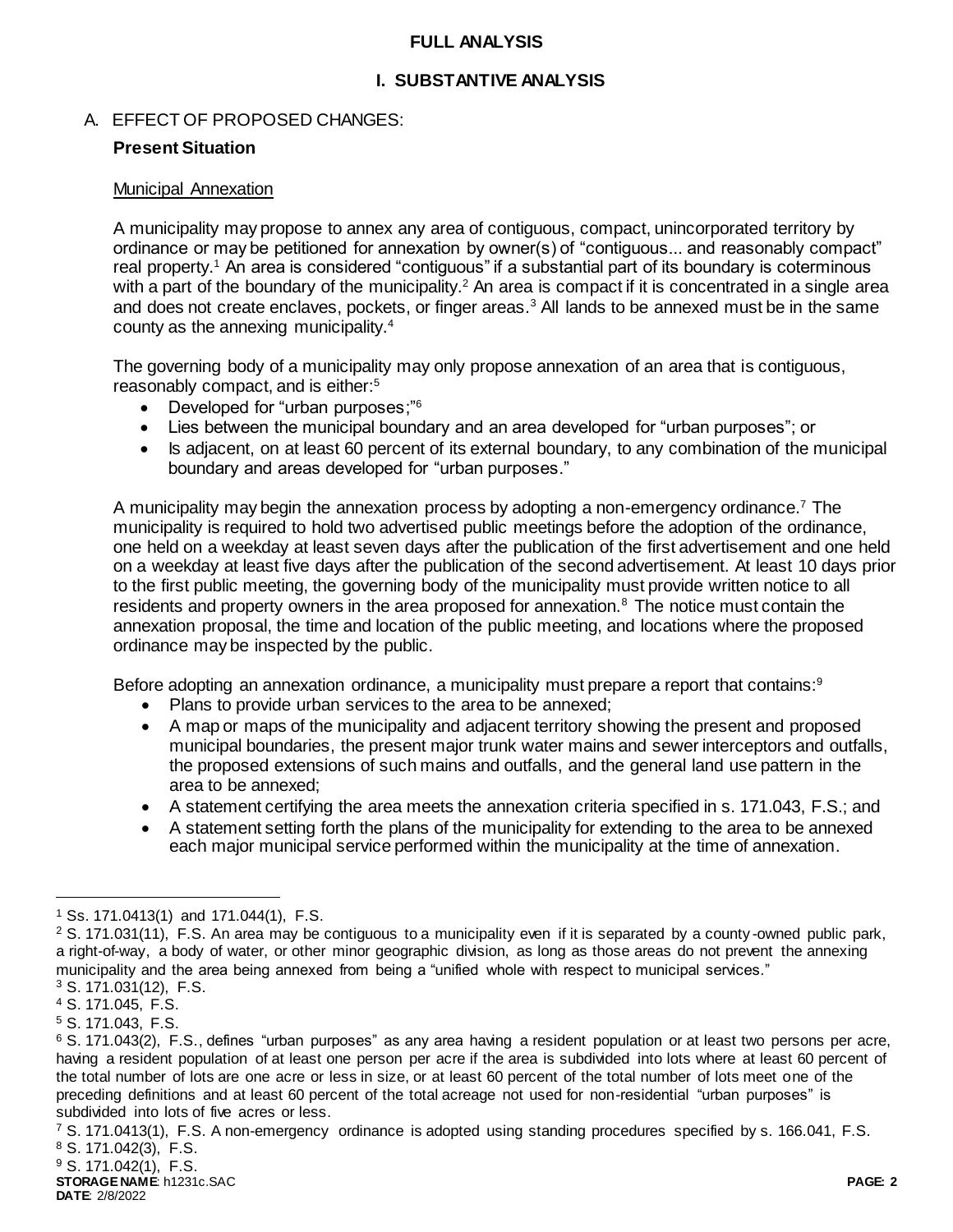The governing body of the municipality must file a copy of the report with the governing body of the county within 15 days of the commencement of annexation procedures.<sup>10</sup> Failure to submit the report to the county in a timely manner may invalidate the annexation.

The municipality must submit the adopted annexation ordinance to a referendum in the area to be annexed.<sup>11</sup> The municipality may also choose to submit the ordinance to the voters of the municipality for approval. If more than 70 percent of the area to be annexed is not owned by registered voters, the municipality must obtain the consent of landowners owning at least 50 percent of area to be annexed before conducting the referendum.<sup>12</sup> The referendum may be conducted during the next regularly scheduled election or at a special election.<sup>13</sup> The referendum must not be held until at least 30 days after the adoption of the ordinance and must be advertised in a newspaper of general circulation in the area to be annexed.<sup>14</sup> If the referendum is approved by the voters, the annexation occurs on the effective date provided by the ordinance.<sup>15</sup> If the voters reject annexation, the municipality may not propose annexation of the same area in the two years following the referendum.

Alternatively, the owner(s) of real property in a contiguous, reasonably compact, and unincorporated area of the county may petition a municipality for annexation.<sup>16</sup> The municipality must determine that all land owners in the area to be annexed have signed the petition and publish notice of the annexation before passing an ordinance annexing the area. A copy of the ordinance, including a map and a metesand-bounds legal description of the area, must be filed with the clerk of the circuit court, the chief administrative officer of the county, and the Department of State within seven days after adopting the annexation ordinance. An area may not be annexed using this process if the annexation would result in the creation of an enclave.<sup>17</sup>

### East Lake Tarpon Community

East Lake Tarpon Community (Community) is a predominately residential area in the unincorporated area of northern Pinellas county. It is bordered to the west by Lake Tarpon, to the east by the Brooker Creek Preserve, to the north by the Pasco County boundary, and to the south by Tampa Road. East Lake Tarpon is home to a limited number of small businesses and commercial venues.<sup>18</sup> The area has a population of 32,344.<sup>19</sup> Most of the residents of the Community reside within deed-restricted communities. The residents of East Lake Tarpon pay ad valorem taxes to support and receive fire control services from the East Lake Tarpon Fire Control District.<sup>20</sup>

On January 24, 2012, the Board of County Commissioners of Pinellas County (Board) adopted a community overlay defining the boundary of the Community and recognizing the Community's distinctive character. The Board provided that maintaining the Community's quality of life, low density residential character, and expansive open spaces are to be considered before any zoning changes or implementing changes that would increase the density of the Community.<sup>21</sup>

In 2012, ch. 2012-243, Laws of Florida, was enacted. The law provides that a municipality within Pinellas County may not annex any unincorporated territory within the defined boundaries of the Community unless the annexation of the territory is approved by a majority vote of the electors of the

 $\overline{a}$ 

- <sup>13</sup> S. 171.0413(2)(a), F.S.
- <sup>14</sup> S. 171.0413(2)(a)-(b), F.S.
- <sup>15</sup> S. 171.0413(2)(e), F.S.
- <sup>16</sup> S. 171.044, F.S.
- <sup>17</sup> S. 171.044(5), F.S.

<sup>19</sup> U.S. Census Bureau, *QuickFacts East Lake CDP, Florida*, population as of April 1, 2020. Available at https://www.census.gov/quickfacts/eastlakecdpflorida (last visited on January 26, 2022).

 $20$  Ch. 2000-477, ss. 3, 8, Laws of Fla., as amended by ch. 2003-336, Laws of Fla.

<sup>21</sup> *Supra* note 17.

**STORAGE NAME**: h1231c.SAC **PAGE: 3 DATE**: 2/8/2022

<sup>10</sup> S. 171.042(2), F.S.

<sup>11</sup> S. 171.0413(2), F.S.

<sup>12</sup> S. 171.0413(5), F.S.

<sup>18</sup> Board of County Commissioners of Pinellas County, Florida, *East Lake Tarpon Community Overlay*, available at https://www.cncnpc.org/images/stories/East\_Lake\_Tarpon\_Community\_Overlay\_V1.6 -Final20110124.pdf (last visited January 27, 2022).